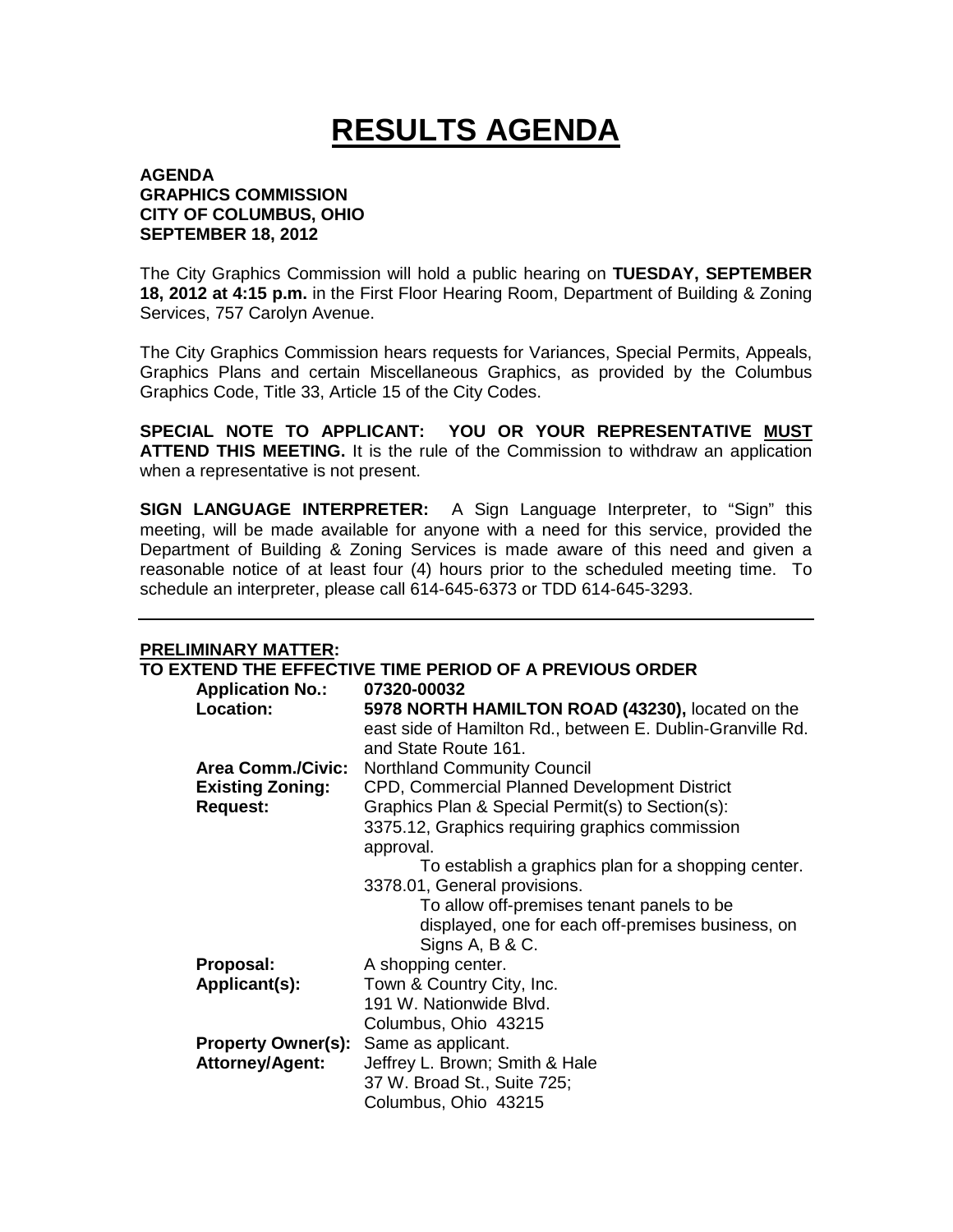| <b>Case Planner:</b> | Dave Reiss, 645-7973                    |
|----------------------|-----------------------------------------|
| E-mail:              | DJReiss@Columbus.gov                    |
|                      | <b>APPROVED UNTIL NOVEMBER 14, 2014</b> |

| 1. | <b>Application No.:</b><br>Location: | 12320-00375<br>200 GEORGESVILLE ROAD (43228), located on the east<br>side of Georgesville Road, approximately 150' south of<br>West Broad Street. |
|----|--------------------------------------|---------------------------------------------------------------------------------------------------------------------------------------------------|
|    | <b>Area Comm./Civic:</b>             | <b>Greater Hilltop Area Commission</b>                                                                                                            |
|    | <b>Existing Zoning:</b>              | CPD, Commercial Planned Development District                                                                                                      |
|    | <b>Request:</b>                      | Graphics Plan                                                                                                                                     |
|    |                                      | 3382.07, Graphics plan.                                                                                                                           |
|    |                                      | To amend an existing graphics plan.                                                                                                               |
|    | <b>Proposed Use:</b>                 | To allow a number of ground and wall signs for a proposed                                                                                         |
|    |                                      | Hotel and Casino.                                                                                                                                 |
|    | <b>Applicant:</b>                    | Central Ohio Gaming Ventures, LLC                                                                                                                 |
|    |                                      | 825 Berkshire Blvd.                                                                                                                               |
|    |                                      | Wyomissing, PA 19610                                                                                                                              |
|    | <b>Property Owner:</b>               | Applicant                                                                                                                                         |
|    | <b>Attorney/Agent:</b>               | Smith & Hale, c/o Jackson B. Reynolds                                                                                                             |
|    |                                      | 37 W. Broad Street                                                                                                                                |
|    |                                      | Columbus, Ohio 43215                                                                                                                              |
|    | <b>Case Planner:</b>                 | Jamie Freise, 645-6350                                                                                                                            |
|    | E-mail:                              | JFFreise@Columbus.gov                                                                                                                             |
|    | , DDDAVER                            |                                                                                                                                                   |

## **APPROVED**

| 2. | <b>Application No.:</b>  | 12320-00376                                                   |
|----|--------------------------|---------------------------------------------------------------|
|    | <b>Location:</b>         | 4004 GRAMERCY STREET (43219), located on the west             |
|    |                          | side of Easton Loop, E. and the east side of Easton Loop,     |
|    |                          | W., near the parking garage entrances.                        |
|    | <b>Area Comm./Civic:</b> | Northeast Area Commission                                     |
|    | <b>Existing Zoning:</b>  | <b>CPD, Commercial Planned District</b>                       |
|    | <b>Request:</b>          | Graphics Plan                                                 |
|    |                          | 3375.12, Graphics requiring graphics commission               |
|    |                          | approval.                                                     |
|    |                          | To initiate a graphics plan for three electronic,             |
|    |                          | changeable-copy ground signs by two parking                   |
|    |                          | garages.                                                      |
|    | <b>Proposed Use:</b>     | To allow the installation of three, approximately 32 sq. ft., |
|    |                          | 100% electronic, changeable-copy ground signs.                |
|    | <b>Applicant:</b>        | ETC Garage, L.L.C.                                            |
|    |                          | 4016 Townsfair Way                                            |
|    |                          | Columbus, Ohio 43219                                          |
|    | <b>Property Owner:</b>   | Same as applicant.                                            |
|    | <b>Attorney/Agent:</b>   | Jeffrey L. Brown, c/o Smith & Hale, L.L.C.                    |
|    |                          | 37 W. Broad St., Ste. 725                                     |
|    |                          | Columbus, Ohio 43215                                          |
|    | <b>Case Planner:</b>     | Dave Reiss, 645-7973                                          |
|    | E-mail:                  | DJReiss@Columbus.gov                                          |
|    | <b>APPROVED</b>          |                                                               |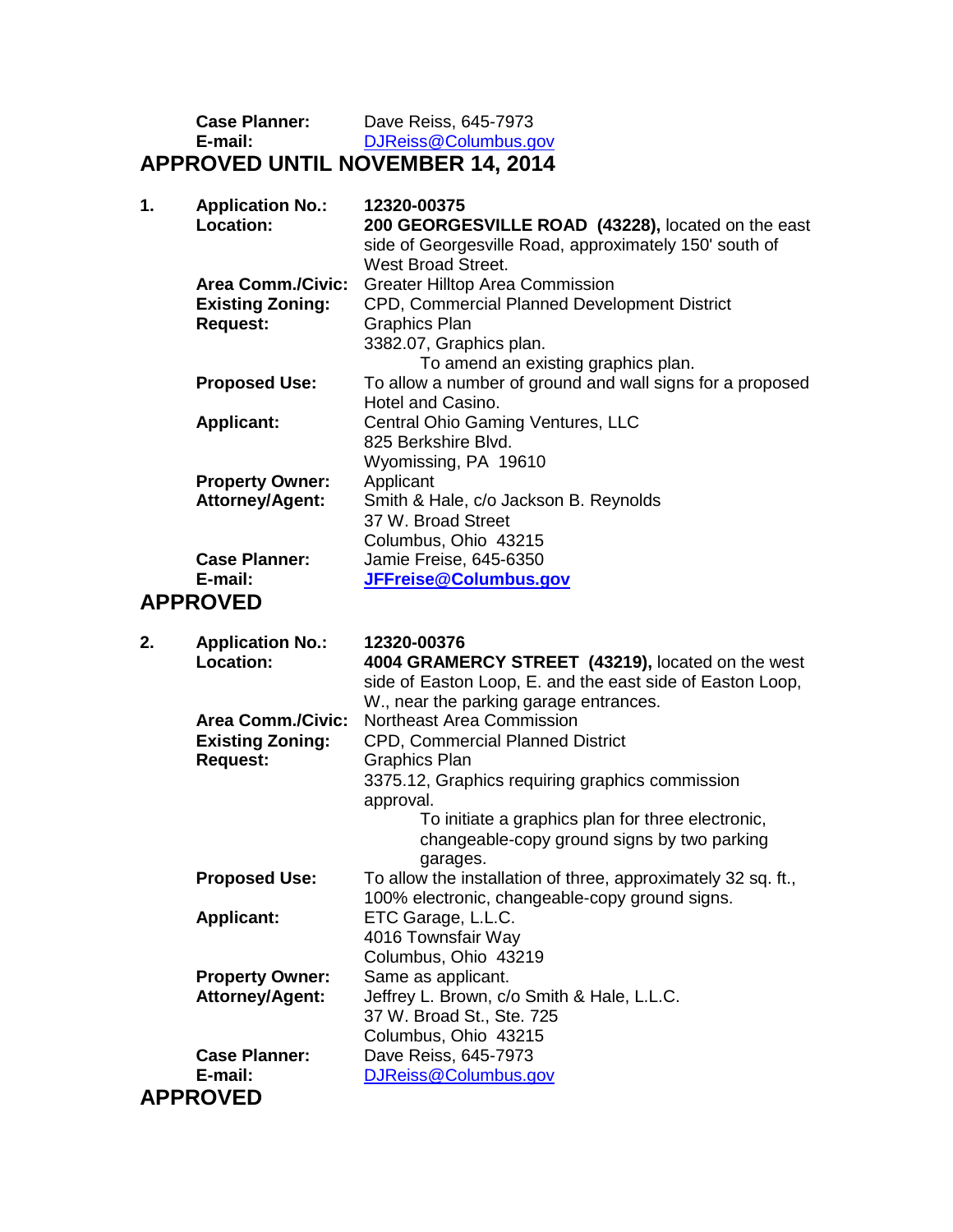| 3. | <b>Application No.:</b>  | 12320-00379                                               |
|----|--------------------------|-----------------------------------------------------------|
|    | <b>Location:</b>         | 2544 NORTH HIGH STREET (43202), located on the east       |
|    |                          | side of High St., 25.32 ft. south of E. Hudson St.        |
|    | <b>Area Comm./Civic:</b> | University Area Commission                                |
|    | <b>Existing Zoning:</b>  | C-4, Commercial                                           |
|    | <b>Request:</b>          | Variance & Special Permit                                 |
|    |                          | 3377.17, Setback regulations for permanent on-premises    |
|    |                          | ground signs.                                             |
|    |                          | To reduce the required setback for a ground sign          |
|    |                          | from 15 ft. to 1 ft., 8 in.                               |
|    |                          | 3378.01, General provisions.                              |
|    |                          | To grant a special permit for the installation of a       |
|    |                          | permanent, off-premises ground sign.                      |
|    | <b>Proposed Use:</b>     | To allow the installation of an off-premises ground sign. |
|    | <b>Applicant:</b>        | Larry Lab; c/o Morrison Sign Co.                          |
|    |                          | 2757 Scioto Pkwy.                                         |
|    |                          | Columbus, Ohio 43221                                      |
|    | <b>Property Owner:</b>   | <b>Triple R Associates</b>                                |
|    |                          | 6300 N.E. 1st Ave.                                        |
|    |                          | Ft. Lauderdale, Florida 33334                             |
|    | <b>Attorney/Agent:</b>   | None                                                      |
|    | <b>Case Planner:</b>     | Dave Reiss, 645-7973                                      |
|    | E-mail:                  | DJReiss@Columbus.gov                                      |
|    | <b>APPROVED</b>          |                                                           |

| <b>Application No.:</b><br>4. | 12320-00381                                                |
|-------------------------------|------------------------------------------------------------|
| Location:                     | 1865 LEONARD AVENUE (43219), located at the                |
|                               | northeast corner of I-670 & Leonard Ave.                   |
| <b>Area Comm./Civic:</b>      | North Central Area Commission                              |
| <b>Existing Zoning:</b>       | M, Manufacturing                                           |
| <b>Request:</b>               | Variance                                                   |
|                               | 3375.06, Street classification.                            |
|                               | To permit the installation of two, 92 sq. ft. signs to     |
|                               | an existing ground sign that are not identifying the       |
|                               | principle product or service and does not permit           |
|                               | electronic changeable copy signs next to a freeway.        |
| <b>Proposed Use:</b>          | To replace the existing product signs from the existing    |
|                               | ground sign with an electronic, changeable-copy sign       |
|                               | identifying the products and a non-illuminated sign on the |
|                               | opposite (east) side.                                      |
| <b>Applicant:</b>             | Hamilton Parker Land, LTD.; c/o Donald Plank, Plank Law    |
|                               | Firm                                                       |
|                               | 145 E. Rich St.; 3rd Floor                                 |
|                               | Columbus, Ohio 43201                                       |
| <b>Property Owner:</b>        | Same as applicant.                                         |
| <b>Attorney/Agent:</b>        | None.                                                      |
| <b>Case Planner:</b>          | Dave Reiss, 645-7973                                       |
| E-mail:                       | DJReiss@Columbus.gov                                       |
| <b>APPROVED</b>               |                                                            |